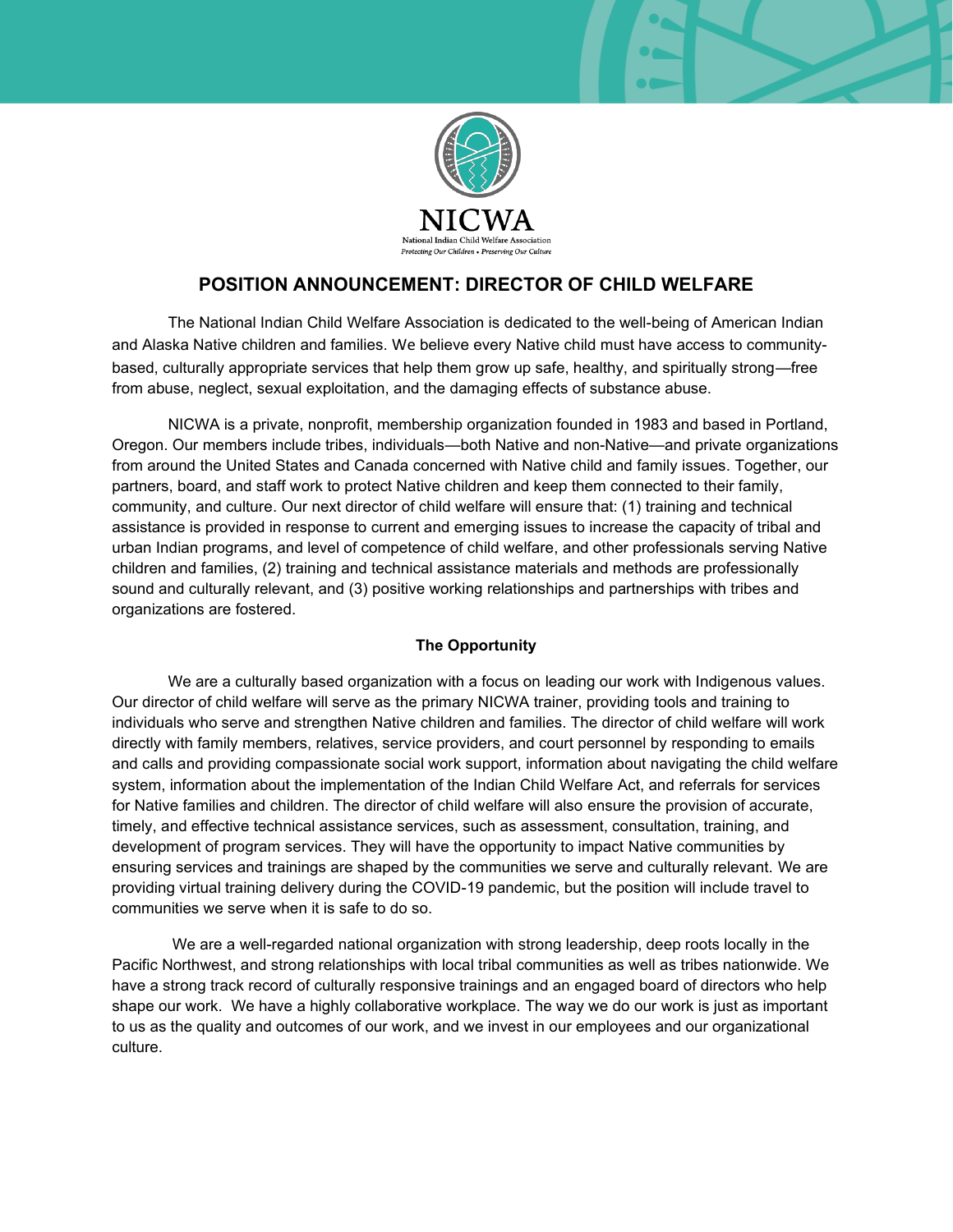#### **Candidate Profile**

NICWA seeks a leader who is passionate about the well-being of American Indian and Alaska Native children and families and hopes to use their training and technical assistance expertise to contribute to our mission. This leader will have a passion for working for Native children and families, strong writing skills and a love of learning. Our new director of child welfare will have strong relational skills, with experience and expertise in working with different communication styles and the ability manage adversity to strengthen relationships. This position will be an excellent fit for individuals with a passion for teaching, facilitating, and working with community driven practice. Our new director of child welfare will have a strong work ethic and will be flexible and mission driven in the types of work they perform.

#### **Key Skills, Attributes, and Areas of Expertise**

- **Leadership and Vision-** The director of child welfare will have experience in training or technical assistance, with attention to cultural responsiveness and supporting leadership growth.
- **Knowledge-** The director of child welfare will respond to requests for information with compassionate social work support, information, and referrals to telephone and email requests for information from family members, relatives, service providers, and court personnel about navigating the child welfare system, implementation of the Indian Child Welfare Act, and services for Native families and children.
- x **Relationships-** The director of child welfare will build, maintain, and leverage strong and sustainable relationships with professional colleagues and community members.

### **Qualifications**

- Has a master's degree in social work, social services, or a related human services field and at least seven to ten years of experience in the field or equivalent specialized experience.
- Strong knowledge of Native culture and social service systems with demonstrated working experience with tribal organizations, tribal service systems, tribal government structures, and urban Indian organizations.
- Has knowledge of the Indian Child Welfare Act, and its implications for policy and practice.
- Has knowledge of how to direct, coordinate, and implement an effective and culturally competent comprehensive social services program with expertise in Indian child welfare and working in Indian Country.
- Has skill in working in interagency and intergovernmental relationships, showing ability to act as effective liaison between staff, upper management, and other departments.
- Has ability to meet with, solicit the cooperation of, and effectively work with tribal councils, boards, individuals, and public and government agencies.
- Demonstrates use of strong facilitation skills.
- Has skill in interpersonal relationships, showing sensitivity, empathy, and sense of fairness to the needs and opinions of others.

NICWA is proud to be an equal opportunity employer. Qualified applicants will receive consideration for employment without regard to race, sex, disability, veteran, or any protected status. If you are interested in the position, but do not meet all qualifications, please feel free to apply, and identify support you would need in your cover letter.

To learn more about this position, organizational culture, and benefits of working for NICWA, please join our webinar entitled "Job Opportunities at NICWA" on Tuesday, February 15, 2022 at 11:00 a.m. PST.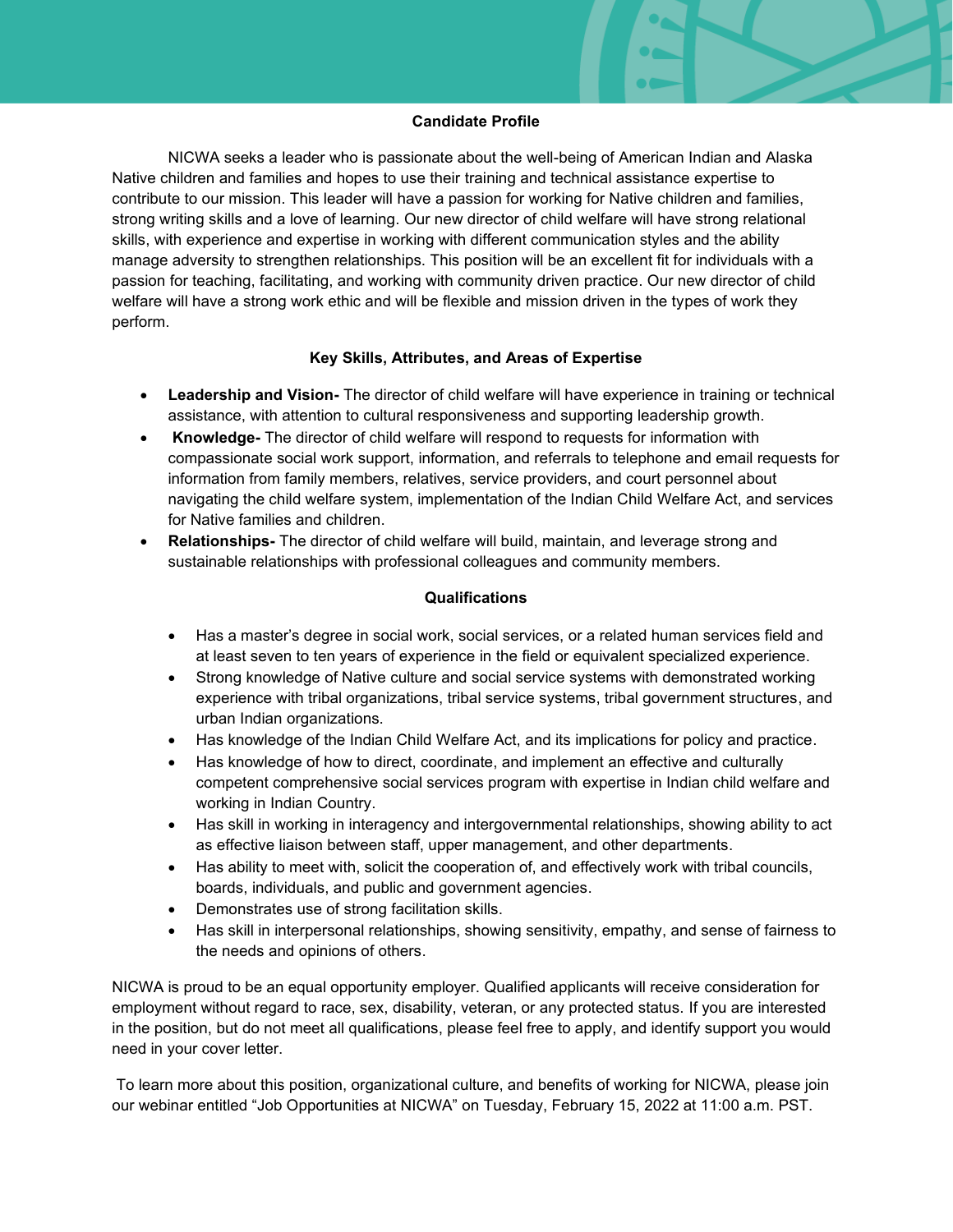Please register at [https://us02web.zoom.us/webinar/register/WN\\_M3Cwje6aSqSLak\\_P-ZAQ1g](https://us02web.zoom.us/webinar/register/WN_M3Cwje6aSqSLak_P-ZAQ1g)

## **To Apply**

Complete application materials include: a cover letter, resume, and NICWA's employment application (which can be found at [https://www.nicwa.org/employment/\)](https://www.nicwa.org/employment/). Please submit completed application materials to Lindsay Early at [lindsay@nicwa.org](mailto:lindsay@nicwa.org) by February 21, 2022.

Paper application materials may be mailed to: NICWA Human Resources Department 5100 S Macadam Avenue, Suite 300 Portland, OR 97239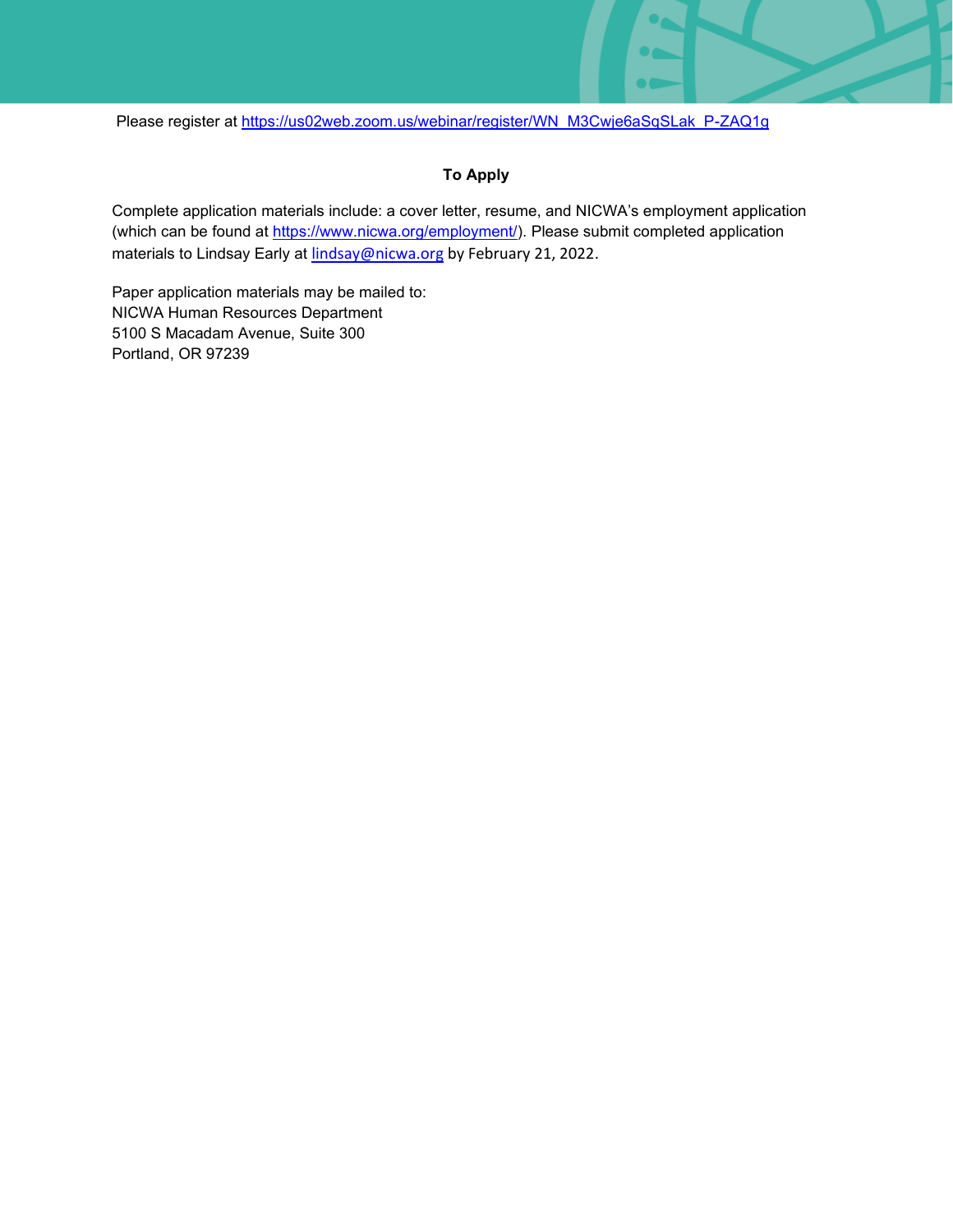## **Job Description²Director of Child Welfare**

|                            | <b>Position Title: Director of Child Welfare</b> |
|----------------------------|--------------------------------------------------|
| Supervisor:                | Director of Government Affairs                   |
|                            | and Advocacy                                     |
| <b>Department:</b> Program |                                                  |

**FLSA Status:** Exempt, salaried **Classification:** Regular, full-time **Location:** Portland, Oregon **Salary:** \$108,656- \$126,255

### **Position Summary:**

The director of child welfare of the National Indian Child Welfare Association (NICWA) is responsible for empowering and supporting Native communities to improve the lives of their children and families. This challenging and rewarding position has overall responsibility for the management and delivery of multiple programs, grants, and contracts and must carry out the following specific responsibilities:

#### **Primary Responsibilities:**

- x **Management:** Coordinates the development of program workplans, timelines, and budgets for proposed projects. Ensures sound management of the program's services and administrative duties, including implementation of the program's work in accordance with organizational goals and objectives, grants and contracts requirements, financial requirements, and interagency planning and relationships. Ensures high quality, timely services to meet deliverables in contracts, grants, and programs. Serves as a member of the management team, and through a shared leadership approach, provides organizational leadership in areas of functional responsibility.
- x **Technical Assistance:**
	- $\circ$  Ensures the provision of accurate, timely, and effective technical assistance services, such as assessment, consultation, training, and development of program tools, to all requests for technical assistance from specific grants, contracts, and partnerships.
	- $\circ$  Ensures that services provided by this position are shaped by and responsive to the communities served as well as culturally appropriate.
- x **Training Activities:** In partnership with the director of events and training, NICWA staff, and consultants, ensures that training is provided in response to current and emerging issues to increase the level of competence of child welfare and other professionals serving Native children and families; that training materials and methods are professionally sound and culturally relevant, and that effective working relationships and partnerships with tribes and organizations are fostered. Serves as the primary NICWA child welfare trainer.
- x **Requests for Information:** Responds with compassionate social work support, information, and referrals to telephone and email requests for information from family members, relatives, service providers, and court personnel about navigating the child welfare system, implementation of the Indian Child Welfare Act, and services for Native families and children.
- **Quality Assurance**: Ensures continuous quality assurance and improvement of program and project activities.
- **Supervision**: Directly supervises personnel activities for community development staff.

#### **Essential Functions:**

- Serves as a member of the management team, leads the staff program team, and staffs the board of directors program committee.
- Maintains current management and reporting tools that inform the management team and executive director on the status of existing and potential programs, projects, grants, and contracts on an ongoing basis.
- Maintains effective relationships with funders and project officers involved in projects and cultivates new relationships with staff of funders and partners in potential projects.
- When grants or contracts are awarded, oversees implementation of project activities, and consistently monitors the progress and delivery of program work, taking appropriate and timely corrective action when needed with work plans, service delivery and project spending,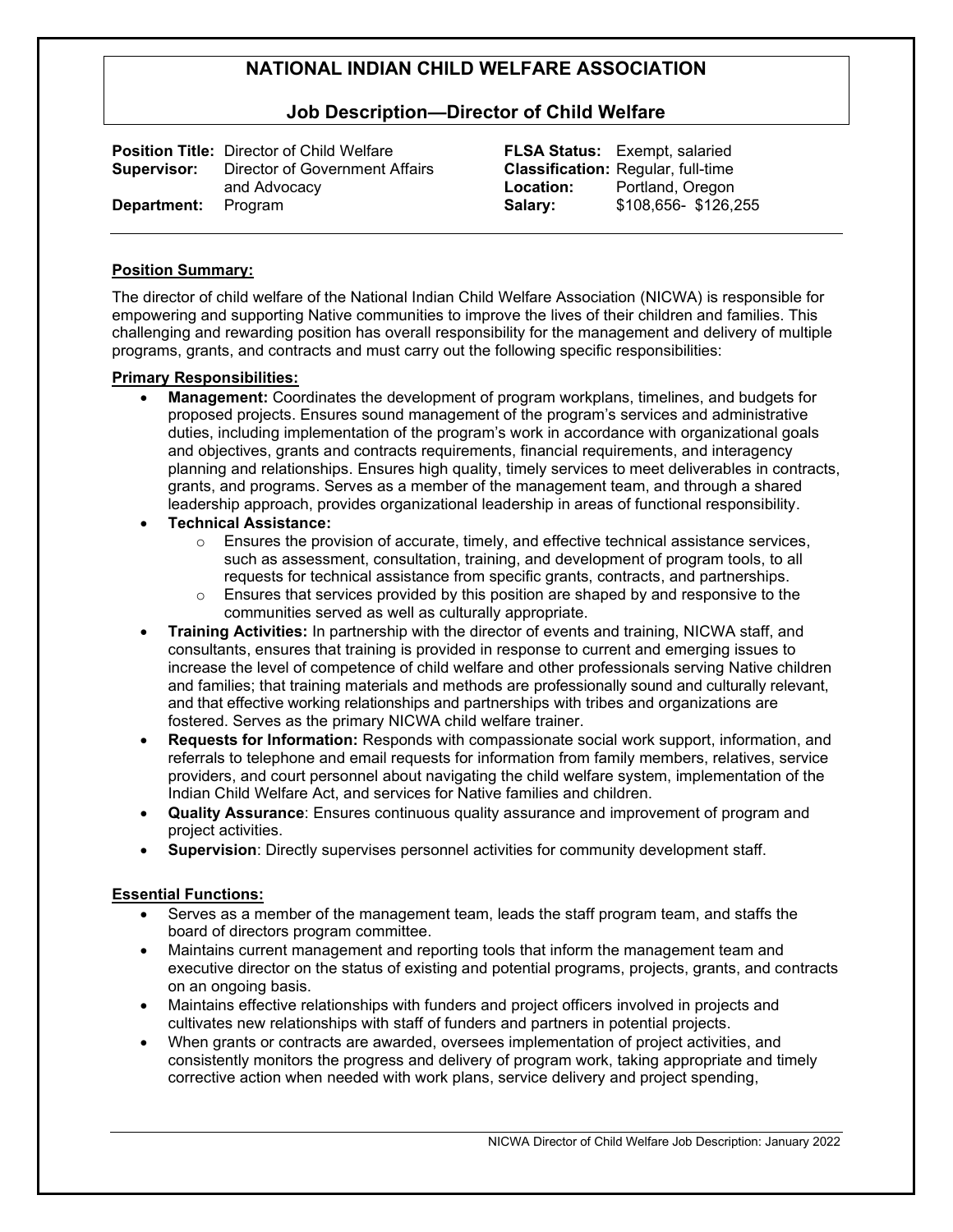## **Job Description²Director of Child Welfare**

coordinates the development of required progress reports, and ensures that content is accurately recorded and submitted meeting deadlines.

- Coordinates with the fiscal manager to manage the administrative activities of contracts, ensuring that fiscal and reporting requirements are met according to contract specifications.
- Supervises program staff, including orientation, training, hiring, promotions, disciplinary actions, merit awards, salary increases, leave approvals, performance coaching, and appraisals to NICWA standards.
- Facilitates supportive and effective partnerships and collaborative relationships with recipients of technical assistance for child welfare services and other related topics, such as tribal communities and programs, and ensures that the needs and the solutions to meet those needs are appropriately assessed, identified, shaped by, and responsive to the community, building confidence and ownership of the solutions, and are culturally relevant.
- Facilitates identification of and access to resources to meet a program or community's child welfare needs, such as funding, partnerships, systems development, operations, evaluation, intergovernmental relationships, and staff development.
- Coordinates the technical assistance and training efforts in the program's contracts and partnerships, with timely response to requests, appropriate assessment of need, recommended consultation/training, development of program tools, and follow-up activities, also ensuring appropriate and timely communication with contract officers and partners regarding activities and joint efforts.
- In partnership with the director of events and training NICWA staff, and consultants, supports the coordination of training opportunities, such as development of training topics, curriculum design, and training delivery strategies to continuously provide the best resources for child welfare and other professionals serving Native children and families to provide effective, culturally relevant services. Serves as the primary NICWA child welfare trainer, conducting 10-20 trainings per year virtually and in-person when it is safe to do so
- Coordinates site planning for provision of child welfare technical assistance and training and other meetings related to projects, including preparation of agenda and meeting/conference flyers and coordination of registration, presenters, evaluation process, and reports.
- Administers the program's grants and contracts, ensuring accountability and quality control—that services/deliverables are performed according to approved scope of work and timelines, and sound budget and fiscal management of all program resources is maintained—and authors a variety of written materials, including grant/contract/other program reports, technical assistance documents, curriculum, articles, proposals, etc., in a professional and timely manner.
- Carries financial authority as approved by the board of directors and executive director to obligate funds, negotiate, and sign off on program supplier contracts and interagency agreements; such authority also includes participation in finalizing program budgets, and ongoing financial monitoring as outlined in the organization's financial procedures manual.
- x Monitors new and potential challenges, trends, and promising practices in Indian child welfare and child welfare generally, supports NICWA's capacity to respond to emerging issues, and promotes community awareness of these issues by making or arranging for presentations to conference and meeting audiences in a professional manner.
- Ensures NICWA's evaluation process is implemented for all program services, including specific requirements outlined in grants or contracts, ensuring that high-quality services were provided in accordance with NICWA's established quality assurance standards.
- Collaborates with other program directors to strategize and develop, secure resources for, implement core work that supports, and evaluate an overarching theory of change for NICWA's program work.
- Collaborates with other program directors to define and clarify NICWA's core and future work while building capacity to deliver services at scale to a variety of audiences.
- Participates in planning and implementing the annual Protecting Our Children conference by providing the conference theme, workshop topics, and plenary presenters, and Champion for Native Children awardee.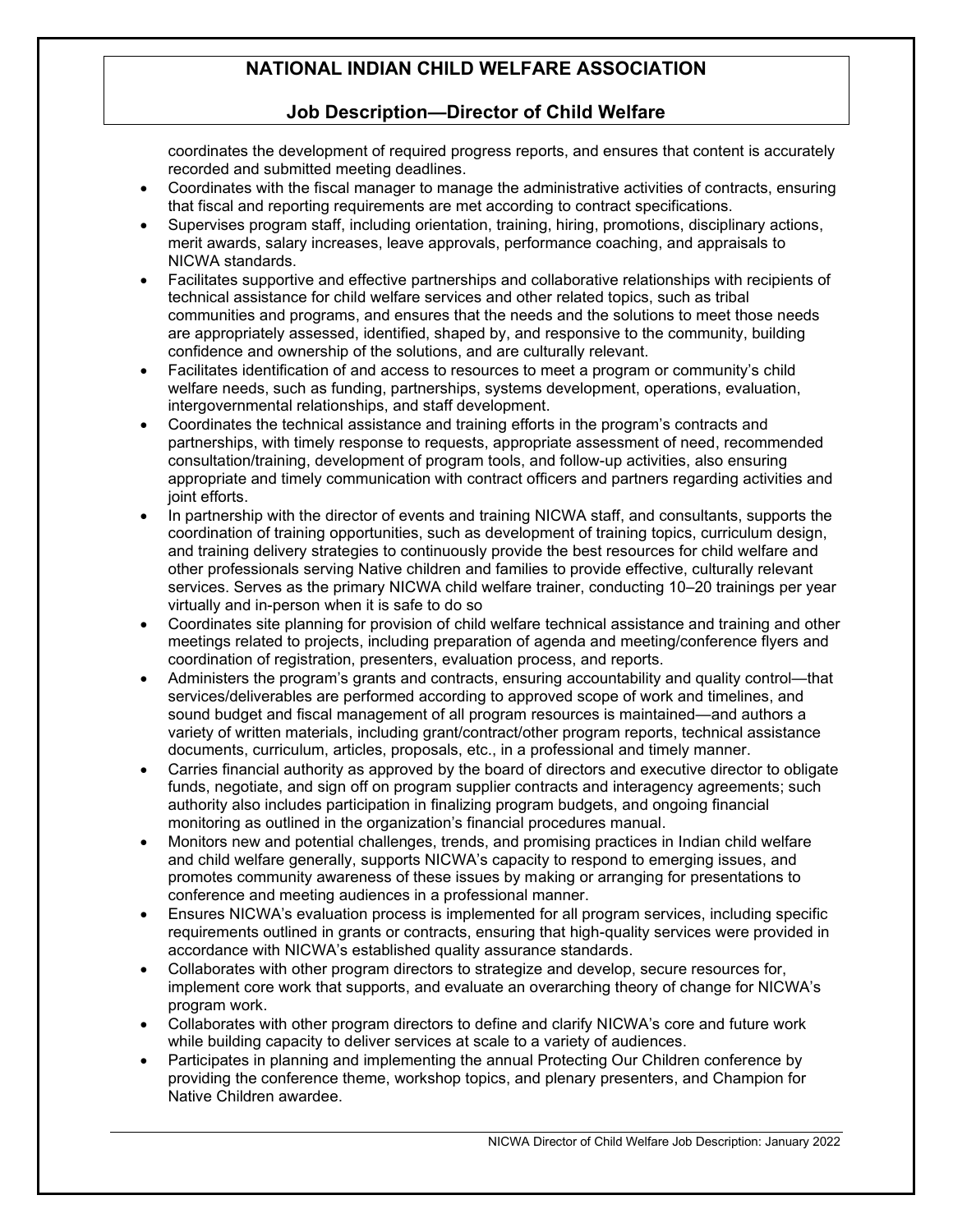# **Job Description²Director of Child Welfare**

Ensures that the board of directors, executive director, and other staff are kept abreast of related program information in a timely manner.

## **Additional Responsibilities:**

- Perform other duties and assignments as directed.
- Participate in NICWA activities and teams as required.

### **Supervision:**

This position works under the direct supervision of the director of government affairs and advocacy. This position provides supervisory responsibilities to community development staff.

## **Standards of Conduct:**

- Models ethics, integrity, and accountability
- Exercises sound judgement
- Adheres to accuracy and quality standards
- Contributes to NICWA's learning community
- Manages workload effectively
- Manages adversity effectively
- Develops strategic perspectives
- Displays professional effectiveness
- Promotes NICWA's mission, vision, philosophy, and goals
- Builds organizational knowledge
- Maintains constituent focus and builds constituent knowledge
- Champions change
- Builds relationships
- Communicates effectively and powerfully
- Demonstrates cultural competence, treating all people with dignity and respect
- Fosters collaboration and teamwork
- Inspires and motivates others to high performance
- Abides by NICWA policies, procedures, and organizational structure
- Supervisors are expected to:
	- o Staff effectively, utilize talent, and empower staff
	- $\circ$  Foster a culture of continuous improvement and offer recognition and rewards as appropriate

## **Qualifications:**

- Has a master's degree in social work, social services, or a related human services field.
- Has at least seven to ten years of experience in the field or equivalent specialized experience and at least five years of general supervisory experience.
- Strong knowledge of Native culture and social service systems with demonstrated working experience with tribal organizations, tribal service systems, and tribal government structures.
- Has knowledge of the Indian Child Welfare Act, and its implications for policy and practice.
- Has knowledge of how to direct, coordinate, and implement an effective and culturally competent comprehensive social services program with expertise in Indian child welfare and working in Indian Country.
- Has skill in working in interagency and intergovernmental relationships, showing ability to act as effective liaison between staff, upper management, and other departments.
- Has ability to meet with, solicit the cooperation of, and deal effectively with tribal councils, boards, individuals, and public and government agencies.

NICWA Director of Child Welfare Job Description: January 2022